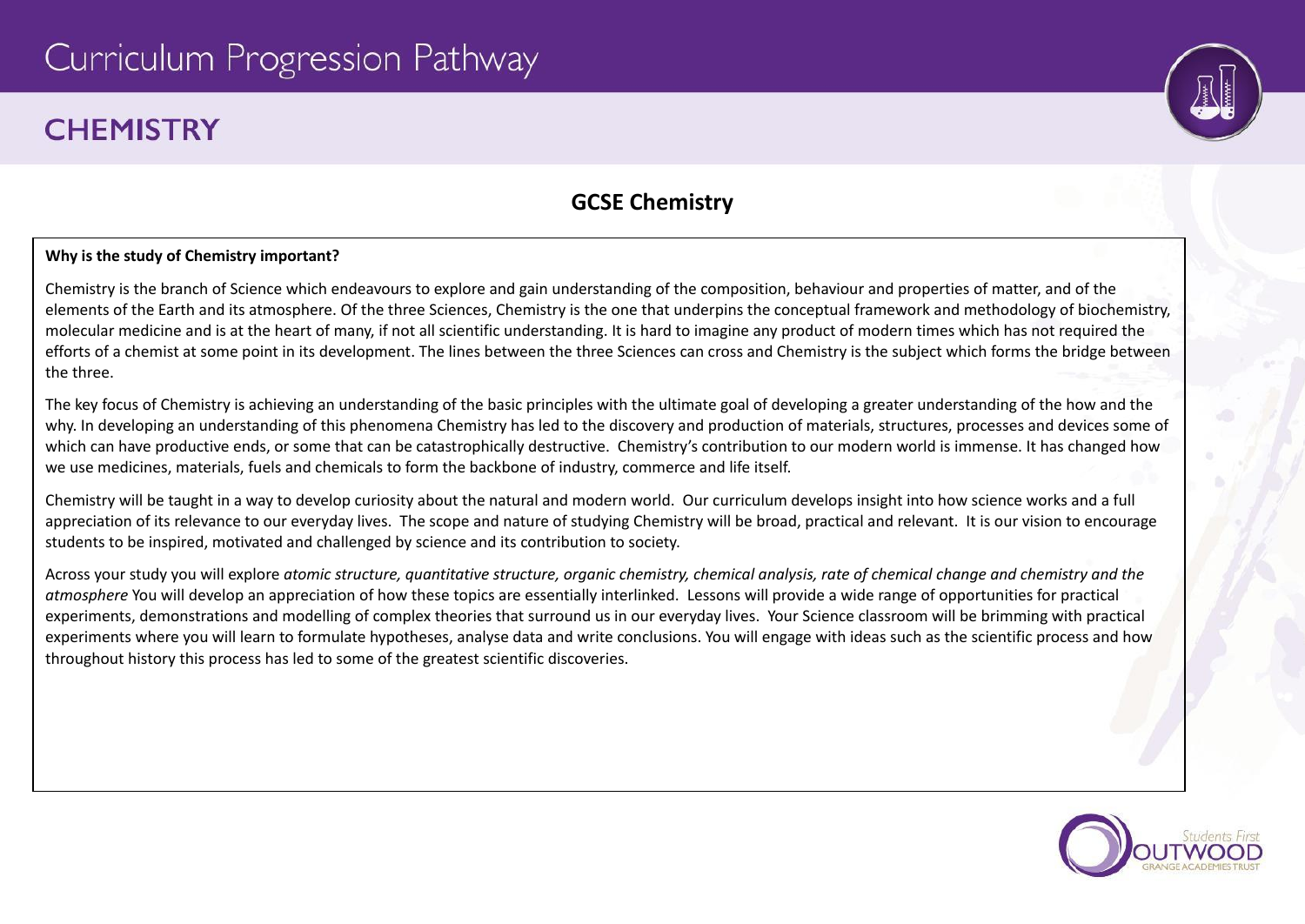#### *Big Questions*

How do elements join together? What can this tell us about elementary particles? How can understanding the structure of an atom lead to a further understanding of why a chemical reacts the way it does? How can we link this to the environment and the future of our planet? How can an understanding of atomic structure can lead to some of the most advanced medical techniques whilst at the same time lead to catastrophic contamination and hazards?

#### **What skills will the study of Chemistry teach you?**

You are a citizen in this world and you need to know how the natural and modern world works. It will teach you to:

- Understand theories that explain phenomena
- Apply basic ideas and models that support understanding
- Evaluate models and theories
- Present theories in mathematical form
- Recall quantitative relationships
- Derive quantitative relationships between various measured quantities
- Explain how theories are borne out by experiment.
- Apply experimental procedure and understand that it is a measure of success of a theory
- Present, interpret and evaluate experimental data
- Apply mathematical skills to solve problems
- Develop a deeper understanding of everyday experiences including the natural world and modern devices.

### **What will you know and understand from your study of Chemistry?**

- Develop scientific knowledge and conceptual understanding of Chemistry
- Develop understanding of the nature, processes and methods of how the elements interact
- Develop and learn to apply observational, practical, modelling, enquiry and problem-solving skills, both in the laboratory, in the field and in other learning environments
- Develop your ability to evaluate claims based on scientific discoveries through critical analysis of the methodology evidence and conclusions, both qualitatively and quantitatively.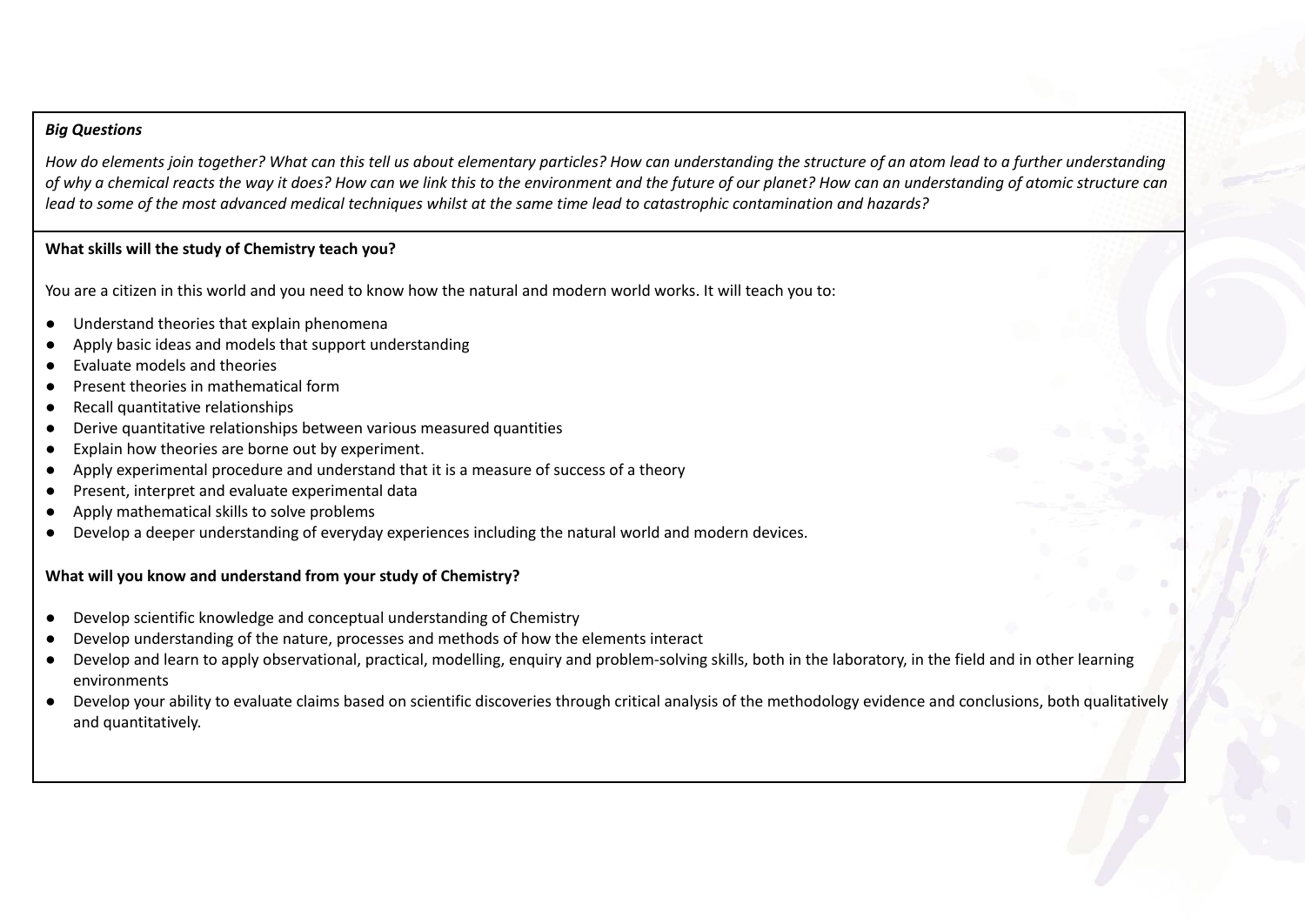#### **How does your study of Chemistry support your study in other subjects?**

Study of any subject in our curriculum takes full advantage of links with other subject areas- we term these as interdisciplinary links and we make the most of them because we know that deep learning requires the transference of knowledge and skills from one topic of learning to another. Once you can transfer your learning across topics and subject areas then you are really mastering what you know and how to apply your understanding and skills.

Chemistry touches on so many other subjects such as mathematics, *applied Mathematics, Physics, Biology, Construction and Design*. You will learn methods of thinking and research that are widely applicable to other subject areas helping your thinking in all subjects. As a Science, Chemistry relies heavily upon evidence to test predictions and theories. Through developing mathematical techniques as well as applying reasoning your skills to present and justify information can be applied to most careers and further education.

Across the teaching of subjects, teachers will make reference to your learning in other areas such as Mathematics, Biology and Physics and this will help you to develop your understanding.

#### **How are you assessed in Chemistry?**

Throughout the 2 year Chemistry study you are assessed using the following assessment objectives which ensure that you can cumulatively build your subject understanding in preparation for future GCSE and A Level study. There are regular assessment points each year that will determine Praising Stars©. At GCSE we make informed predictions informed by our holistic assessment of your progress against the key assessment objectives and your aspirational GCSE targets. These are also the basis for any appropriate support and intervention.

#### **Key Assessment Objectives**

AO1: Demonstrate knowledge and understanding of:

- **Scientific ideas**
- Scientific techniques
- Scientific procedures

AO2: Apply knowledge and understanding of:

- Scientific ideas
- Scientific enquiry
- Scientific techniques and procedures

AO3: Analyse information and ideas to: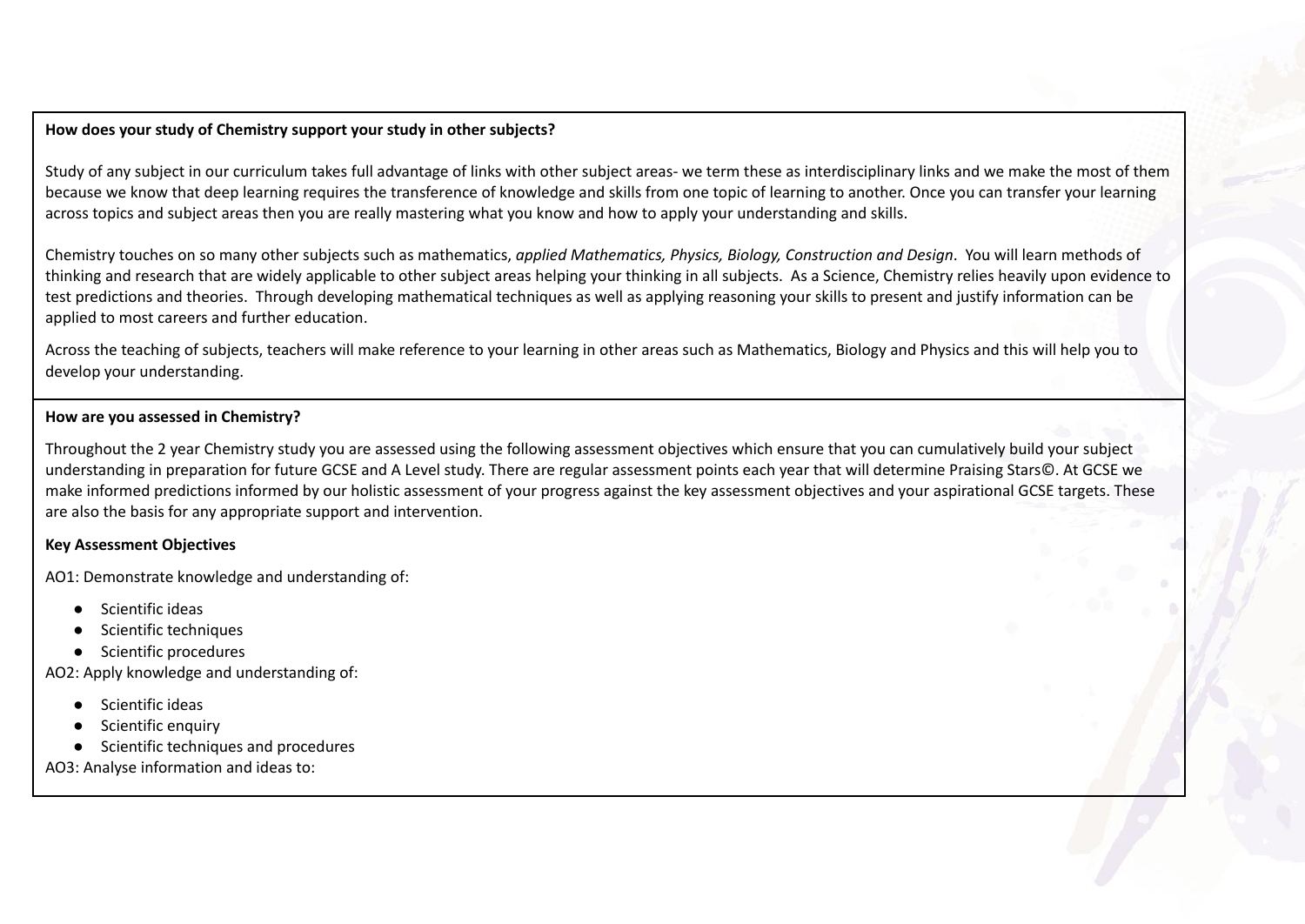- Interpret and evaluate
- Make judgements and draw conclusions
- Develop and improve experimental procedures.

#### **How can chemistry support your future?**

Of course we offer the study of GCSE and A Level Chemistry/BTEC Forensic Science and we encourage your continued study in this fantastic subject, yet we know that choice and personal interest are important aspects of worthy study. Whether you have continued your study of Chemistry into GCSE or A level or not you will have gained access to this enriching subject and its study will have taught you to think differently and deeply.

Chemistry is offered at most prestigious universities either as a single honours or a joint honours subject studied alongside other disciplines e.g. chemical engineering, veterinary sciences and medicine. The very fact that you have been able to study chemistry strengthens your analytical thinking and mathematical reasoning that will help your future application be they for colleges, universities, apprenticeships or employment. All Science Level 2 (GCSE) and Level 3 (Post 16) are facilitating subjects, they are highly sought after by employers and universities.

Careers that the study of Chemistry supports include:

- **Medicine**
- Veterinary science
- **Chemical Engineering**
- **Forensic Science**
- **Biochemistry**
- Pharmacy
- Product development scientist (for example developing makeup and personal care products)